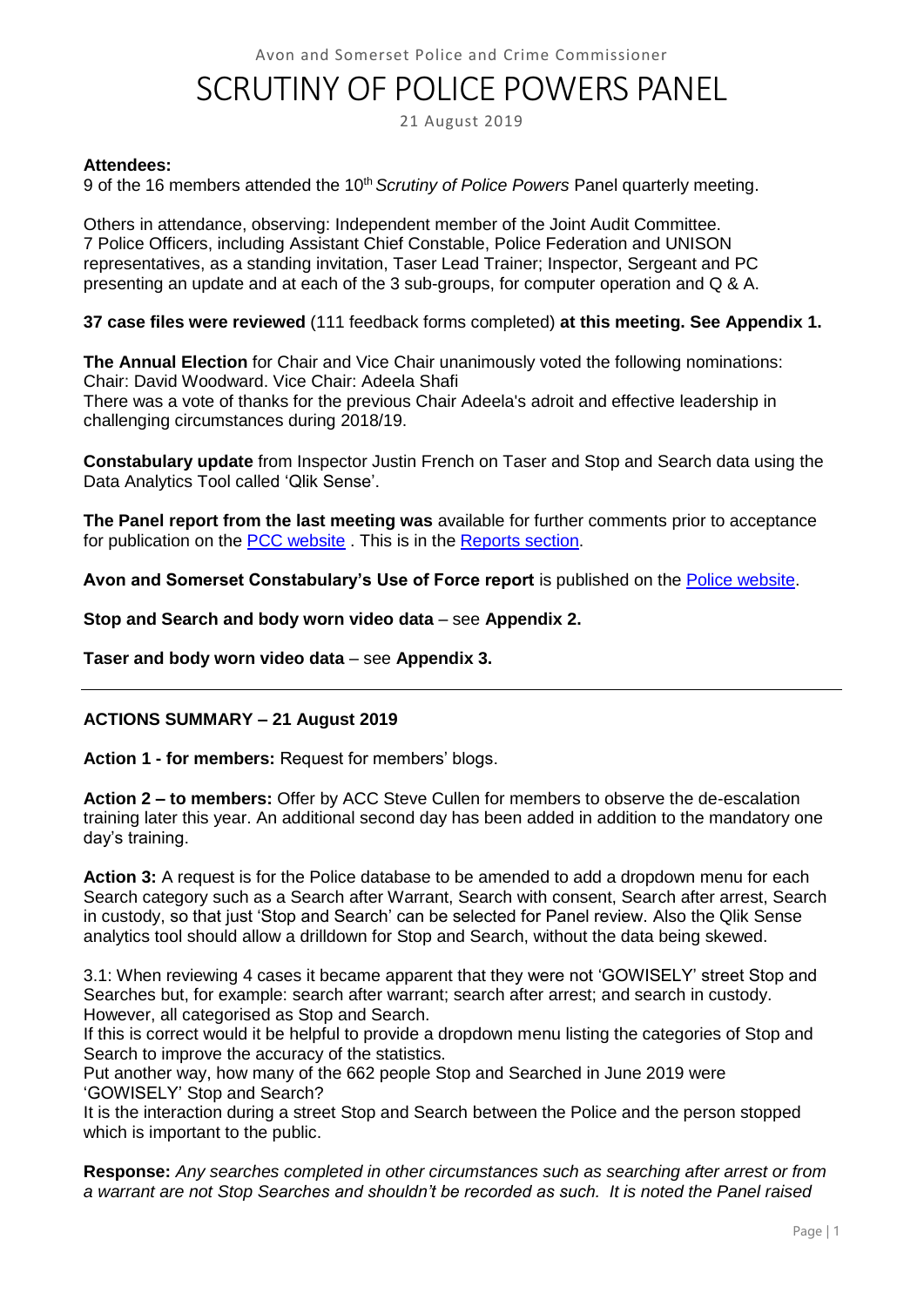*cases where this was done and these have been fed back to Officers and will be reiterated in training. As such there should be no need for additional drop-downs under Stop Search.*

3.2: In June 2019, 662 people were stopped and searched. 14% had no BWV and the reasons were: 26 No Camera (38.24%); 25 Officer discretion (36.8%), 13 Camera out of power (19.1%), 4 Camera faulty (5.9%).

Question: Please explain Constabulary procedures in place to monitor the reasons for no BWV and to act upon them?

**Response:** *BWV will form part of the agenda for monitoring and scrutiny at the Constabulary's internal scrutiny panel, commencing in October. Clearly there have been some significant improvements in BWV usage since go live until recently where there has been a plateau between 85–89% in recent months. Whilst the aspiration is to reach 100%, it is accepted there will always be certain occasions where it is either not possible, or unsuitable to use BWV. However, the Constabulary's aim is to understand this including patterns and themes, remove barriers and continue to improve this further.*

3.3: The reasons for no BWV is requested to be added to the Stop and Search statistics for each month since January 2019.

**Response:** This has been added into this Panel's report by the PCC's office staff using the figures from the Constabulary's data analytics tool (called Qlik Sense). See Appendix 2.

## **AOB items**

- **Last Panel Report:** Discussion before publication of the last Panel Report in May 2019.
- **Panel Report restructure.** More concise and easier to read and disseminate. The number of attendees will be included rather than names. Also an Executive Summary?
- **The Panel's aim is to reach out to communities.** No further suggestions from members. The Chair suggested the IAG, Brandon Trust Appropriate Adults, Independent Custody Visitors (ICVs), Neighbourhood Watch (NHW), plus Councillors? The Scrutiny of Police Powers Panel work is summarised in the summary paper to the Police and Crime Panel. Chief Inspector Paul Wigginton has written a blog about the value of the Panel. **Action 1: for members:** Request for members' blogs.
- **De-escalation training** will take place for 900 Frontline Police Officers in the Avon and Somerset Constabulary. The Panel Chair took part in a video on 16 August 2019, as part of this training preparation and explained the role of the Scrutiny of Police Powers Panel in increasing public confidence. How do the Panel speak to the community? Currently, the Chair said they speak to the PCC and publish Reports. Also the Panel will be highlighted at the Emergency Services Open Day at Police HQ.

**Action 2 – to members:** Offer by ACC Steve Cullen for members to observe the de-escalation training later this year. An additional second day has been added in addition to the mandatory one day's training.

 **Taser 2017 Panel Report**: The Report and Constabulary's report was published on the PCC's website on 26 July 2019. A thank you from ACC Cullen to the Panel for the support and understanding. The PCC's CEO advised that media coverage of publication of the report was from 4 publications including the BBC. The Bristol 'Post's Bristol Live' headed the article "Police to be armed with scanners". These are mobile fingerprint scanners. The media also reported on the mis-identification aspect. The press coverage referred to damaged community relationships. The media quoted from the Panel's report and from ACC Cullen. Mobile technology was highlighted.

Has any member had community feedback? One member from work colleagues and referred to the PCC's website.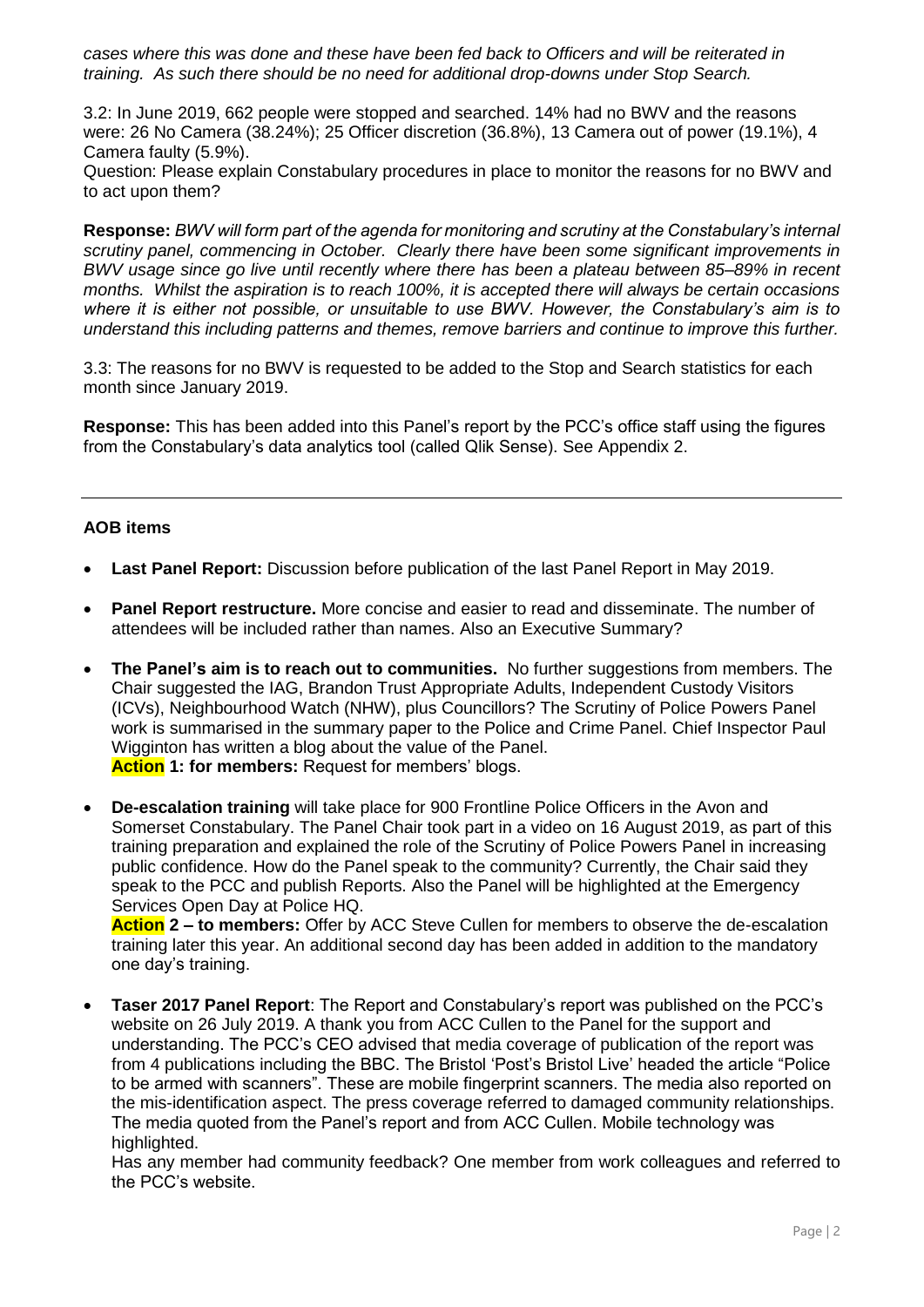It is a coincidence about the Constabulary's Internal Group for Stop and Search and Use of Force. No Constabulary negative feelings. The internal Group is in response to HMICFRS recommendations for more internal scrutiny. The internal Group is as well as the Scrutiny Panel, not instead of and to be complementary. The PCC has encouraged BWV reviews. The Constabulary's Taser Lead does this but the Internal Group will expand this review. Having a Scrutiny Panel member on the Internal Group has been requested by the PCC's office. The CEO has suggested a progress report to the Constabulary response to the Panel's Jan 2017 Taser Report and DCC Crew will be invited to a 2020 Panel meeting to give an update. The CEO will also follow up regarding the Constabulary's Diversity and Inclusion Board and the Panel's Taser Report.

- **Terms of Reference:** The annual review will be at the next Panel meeting (Nov 2019).
- **Chair's Annual Report:** Will be considered by the Panel Chair. Concise and readable.
- **Panel observation:** By the independent member of the Joint Audit Committee. (a.m.).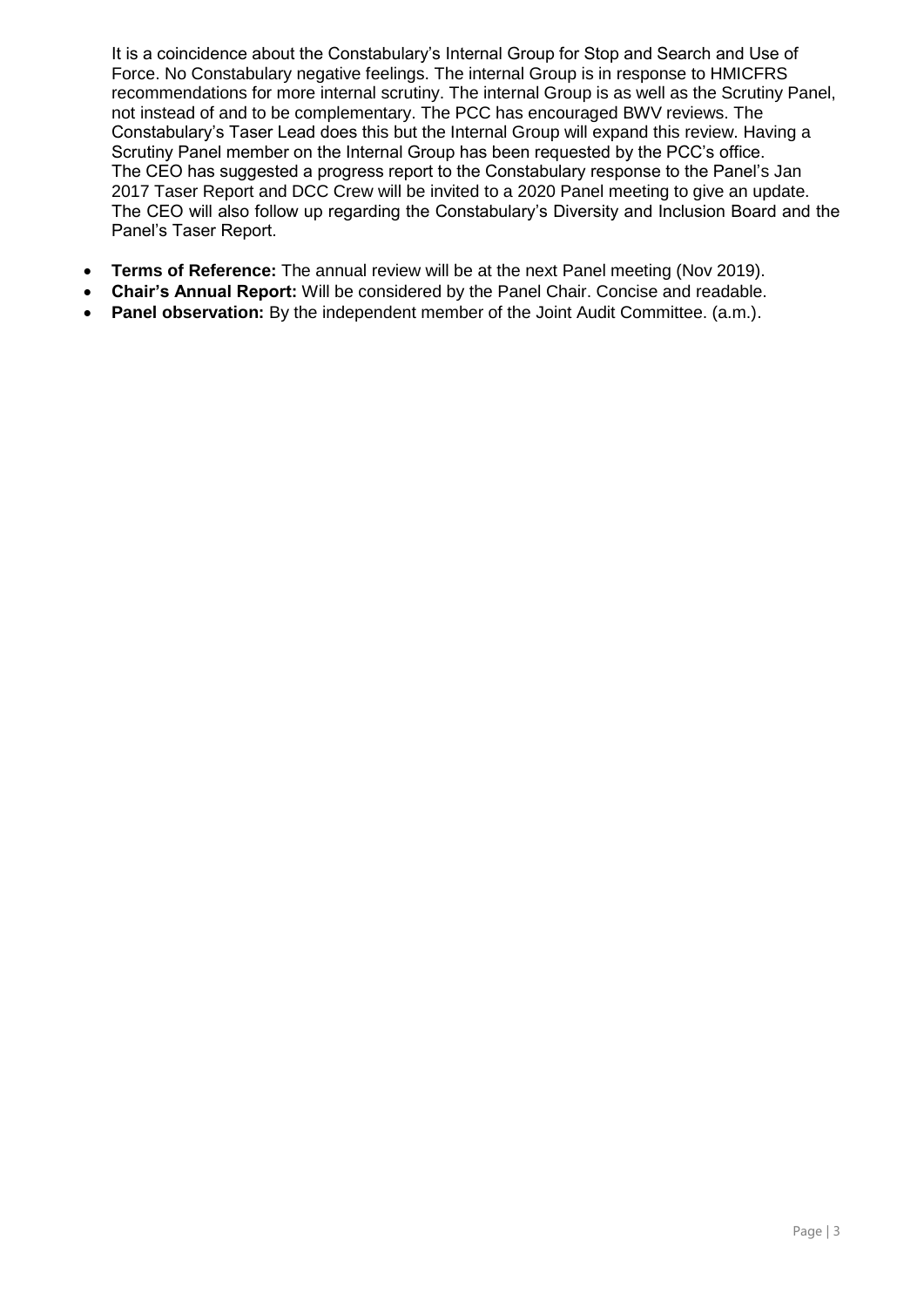# SCRUTINY OF POLICE POWERS PANEL

21 August 2019

## **APPENDIX 1**

## **SUMMARY OF THE REVIEWED CASES**

## **The Panel divided into three groups to review the cases, selected randomly.**

Randomly pre-selected Police incidents/cases were reviewed within the 3 categories of:

- 1. Taser deployment;
- 2. Spit & Bite Guard use;
- 3. Stop and Search, within the Panel-requested three sub-categories of:
	- i. an under 16 year old is searched (u16);
	- ii. more than jacket, outer garment and gloves removed (>JOG);
	- iii. the subject is Black, Asian or in an ethnic minority (BAME).

Panel members reviewed the associated narrative from the Police *Niche* database and Control Room *Storm* logs, as well as the Body Worn Video (BWV) footage. Cases were selected within the months of June, July and August 2019.

Members reviewed **30** cases within the following categories:

- Stop and Search under 16 years old (u16): **8**
- Stop and Search BAME: **5**
- Stop and Search removal of more than Jacket, outer garment and gloves (>JOG): **8**
- Taser deployment: **9**
- Spit & Bite Guard use: **7**.

## **Summary of main point to highlight from each sub-group from the case reviews**

## **Chair's sub-group 1: Month of June Case Reviews:**

 Spit and Bite Guard Case (see case 26 below). In Residential apartments, in the communal area. There is really good engagement there. Other Officers arrive. The person being questioned is getting more and more agitated. Handcuffs are applied, firstly in the front and then behind. PAVA spray is used. Then the male spat and the Spit Guard is used. The person is horrendous and abusive to the female Police Officer, who then said "Your behaviour is disgusting". The Panel members have no problems with the use of force but the verbal narrative from the female Officer is of concern. Members don't know the background of the case but the male suspect had no power or control. The Officers' circumstances are understood but the Police had all the power and control.

The Taser Lead Trainer commented that this is an emotional reaction by the Police Officer. Could it have been de-escalated and the Officer to say nothing? Yes it could. The Officer could do better. The Taser Lead Trainer saw the last bit of the BWV with the sub-group and the Members are absolutely right. The job was already done. This BWV footage adds value to future de-escalation training, including the extra second day for Avon and Somerset Constabulary, of what works and what doesn't add value.

 The Taser Lead Training had oversight of this Panel member case review: A private agency were contracted to take a person to Hospital (section 2 of the Mental Health Act). There are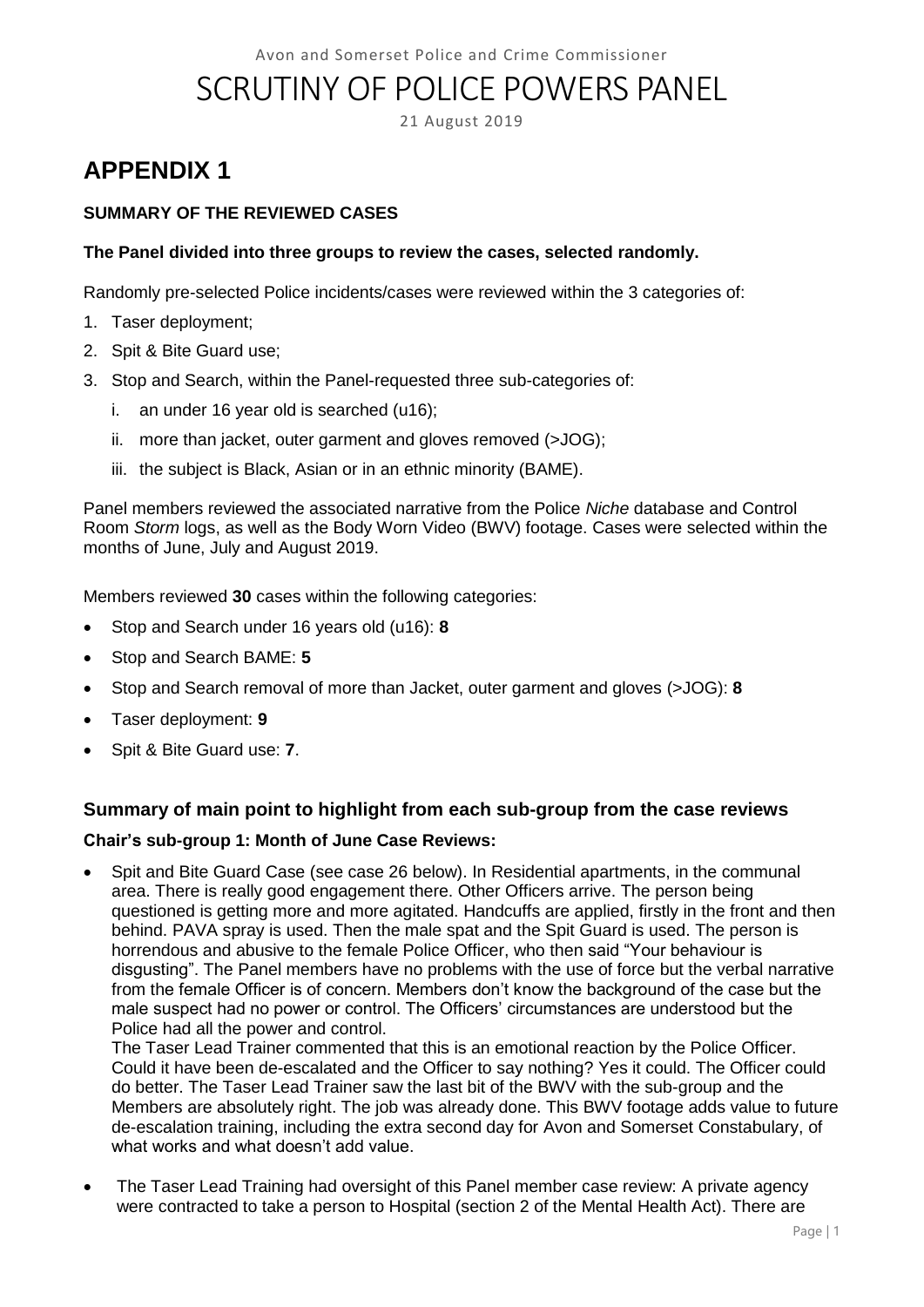handcuffs. The female say that she has a back injury. Police Officers used leg constraints but it is all well controlled. The female is placed on her side, not face-down. She liked talking to the female Police Officers. The male Police Officer was scratched in the face. Panel members are most impressed by this case. The external agency staff stood back and watched. It is felt that they should have been directly involved. This incident is handled really well by the Police Officers. The female went to the Secure Mental Health Unit in Bristol. The female Police Officers stayed with her. A commendation to these Police Officers. See case 25 below.

## **Sub-group 3: Month of July Case Reviews:**

- A lot of cases had no BWV or the BWV camera angle was poor (sky only). One case (see case 28 below) involved the use of PAVA spray, a Spit Guard and Taser deployment, with a male suspect trying to escape and hanging out of a window. A Police Officer speaks to the male to tell him to stay calm as he is hyperventilating. The Spit Guard was taken partially off to help with the situation.
- A 15 year old boy stopped and searched had French as his first language. The Police Officer explained what was happening and did his best. The boy understood English but the Stop & Search was new to him. See case 8 below.

## **Vice-Chair's sub-group 3: Month of August Case Reviews:**

 There are no specific cases to highlight but one theme is Stop and Search data. 3 cases reviewed were recorded as Stop and Search. However the data is skewed because the cases were a Search Warrant.

**Action 3:** See Actions Summary on page 1.

 Legal speak: GOWISELY items are stated but in one BWV example a 15 year old didn't look as if he had understood.

## **PANEL CASE REVIEWS and CONSTABULARY RESPONSES**

The member feedback form's 5 questions are all either blank or positive unless stated otherwise: If force was used, was it appropriate? Did the Police make correct decisions throughout this episode? Was the Police behaviour free from any stereotyping or assumptions? Was the incident free from demonstrable discriminatory behaviour? Does the behaviour need further investigation?

## **1. Stop and Search cases (21 incidents reviewed)**

## **1.1: Under 16's (9 cases):**

## **Case 1: Stop & Search of an under 16 year old (14 year old). June 2019 Intelligence regarding a robbery. Suspect identified by victims.**

No BWV footage accessible by the Computer operator during the Panel meeting.

*Constabulary response: This is noted by the Constabulary. This was due to an unfortunate* 

*equipment issue which we will look to resolve prior to the next panel. Apologies for the delay and* 

*inconvenience caused to the panel.*

#### **Case 2: Stop & Search. under 16 year old. June 2019 Report of 2 females, attempted theft of clothes from a retail shop, initially stopped by Store Staff when the suspects left the store. Report of the car make and colour.**

Five Police vehicles involved in this case. A lot of resources relative to the theft case. Officers found the 2 females, handcuffed and searched them.

This was not a Stop and Search.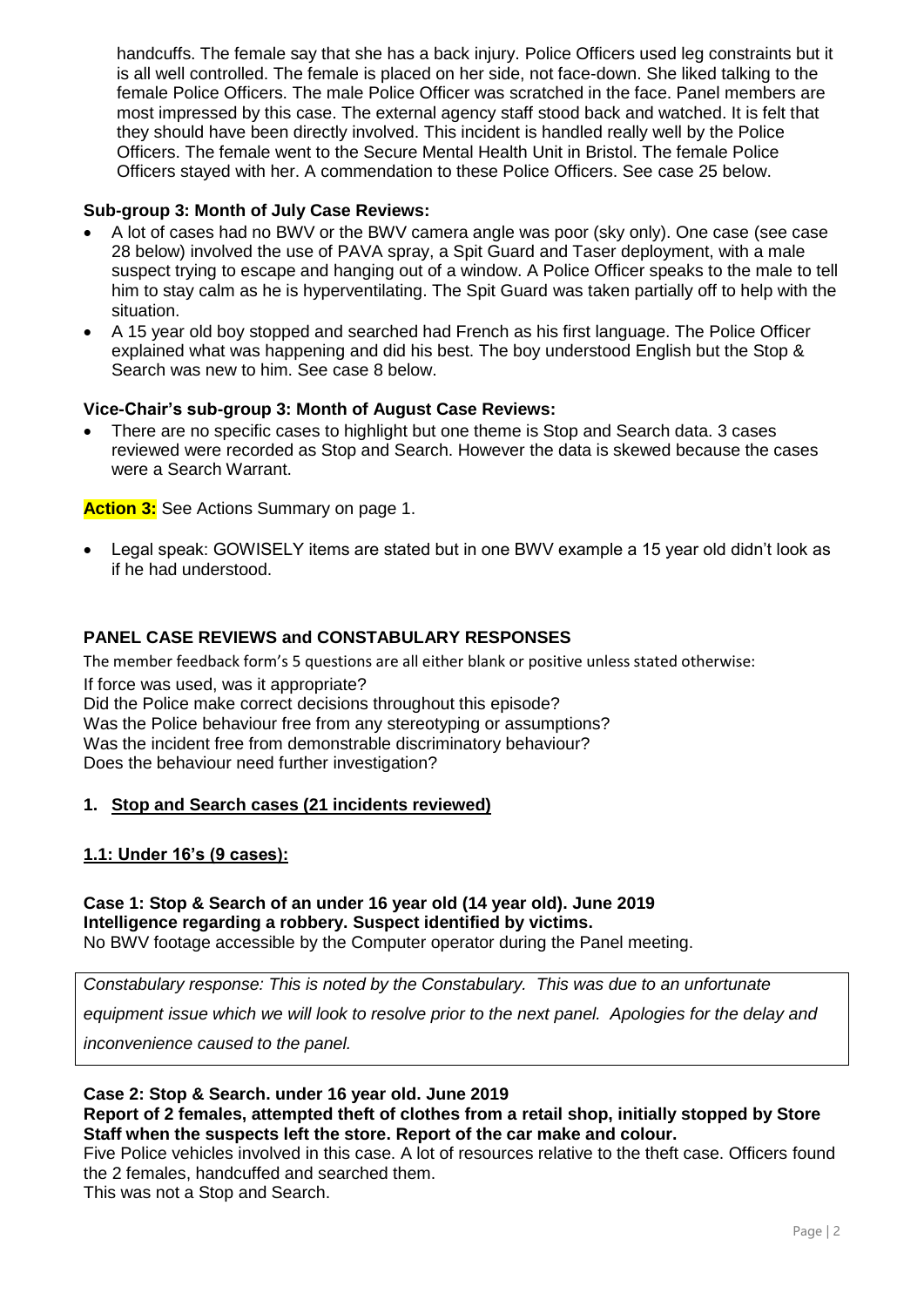*Constabulary response: I have noted the panel comments. Having checked the record in relation to this matter, this was a stop search. This was initially reported as an attempted theft of clothing. The subjects stopped in relation to this matter were stop searched outside the store, with further persons stopped in a linked vehicle. Both were a negative result.*

## **Case 3: Stop & Search of an under 16 year old. 7 August 2019**

## **Misuse of drugs Act (section 23).**

Appropriate records for the grounds. However no BWV footage in the DEMS 360 database. Marked as 'Yes' to BWV in the data by Person.

*Constabulary response: I have noted the panel comments. This has formed part of ongoing themes and has been fed back to the relevant officer. It is clear that BWV should be present for all stop searches unless recorded with a clear rationale.*

## **Case 4: Stop & Search of an under 16 year old (14 year old). August 2019 Misuse of drugs Act (section 23).**

Despite the description being a little thin, i.e. a youth wearing a hoodie, and the danger of stereotyping, the Stop and Search is all fine. The Police Officer is polite, courteous and keeps a good rapport with the 14 year old. The GOWISELY (\*) acronym items are all correctly covered. However the BWV camera angle needs adjusting.

**\*Note:** The GOWISELY acronym is a reminder to a Police Officer of the information that must be provided (in any order) to a subject when the Officer performs a stop and search. GOWISELY stands for:

- G: **Grounds for the search**;
- O: Object the officer is searching for;
- W: Warrant, particularly if the Officer is in plain clothes;
- I: Identification, proof that the Officer is indeed a Police Officer;
- S: Station to which the Officer is attached:
- E: Entitlement, any citizen being searched by a police officer is entitled to copies of all paperwork;
- L: Legislation, the legal power which gives the officer the right to stop and search;
- Y: YOU are being detained for the search or for the purpose of… i.e. informing the person in clear terms the purpose and nature of the search.

*Constabulary response: Panel comments noted with thanks.*

## **Case 5: Stop & Search of an under 16 year old (15 year old). August 2019 Drugs related. Consent to search a vehicle. Strong smell of cannabis.**

Good use of Stop and Search and good coverage of all GOWISELY items.

**Question:** Is this case a true 'Stop and Search'? All the categories of searching are being recorded and provided for the Panel's selection. This could skew the figures.

**Organisational learning points:** Two Panel members questioned whether or not the 15 year old understood all the 'legal speak' which could have been explained in plain English. The Officer could have checked with the 15 year old if their understood the reasons given for the search.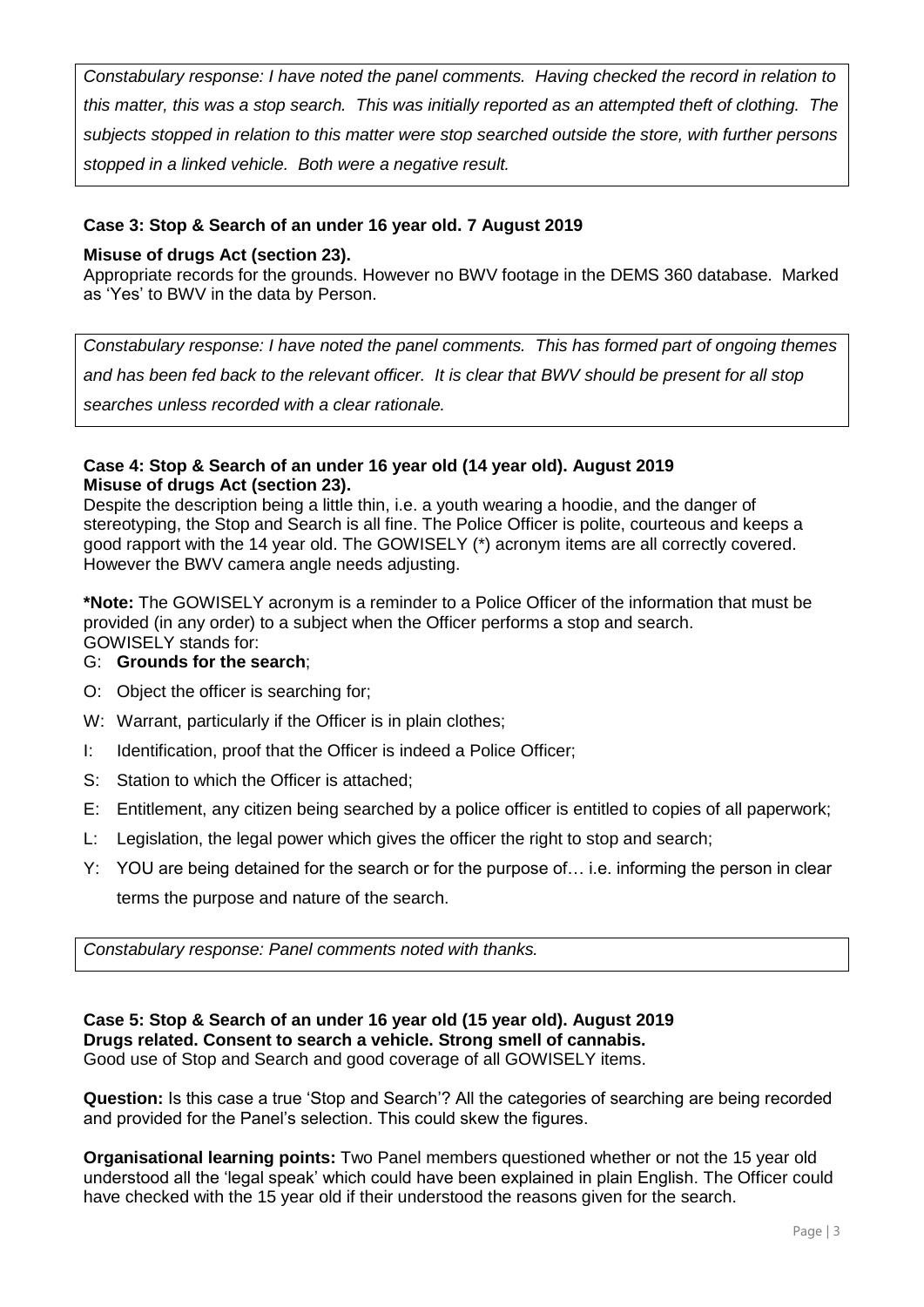*Constabulary response: The Panel comments are noted in relation to the circumstances of this search. Section 23(2) of the MDA provides that a constable may search a person suspected of being in possession of a controlled drug and detain them for the purpose of the search. They may also search any vehicle or vessel in which they suspect the drug may be found, and can require the person in control of the vehicle or vessel to stop it for that purpose. It is therefore a stop search albeit they are slightly unusual circumstances.*

*I note the comments about the importance of clear language being used. This is an area explored and reiterated in current stop search training. On this occasion the officer asked the male if he understood the reasons which he stated he did. It is noted that the mother was also at the location.*

## **Case 6: Stop & Search of an under 16 year old (15 year old). July 2019**

## **Smoking cannabis.**

Stop and Search grounds are explained well, with good communication by the polite and wellmannered Police Officer.

However, the BWV camera angle is pointing to the sky for most of the encounter so Panel members could not see the encounter.

*Constabulary response: Panel comments noted with thanks.*

## **Case 7: Stop & Search of an under 16 year old. July 2019**

#### **A group of boys are stopped by the Police, after cannabis was smelt.**

A calm and friendly search, with a good explanation and approach from the Police Officers. A Grinder is found first and then cannabis on one boy. However, the search was in a very public place.

*Constabulary response: Panel comments noted with thanks.*

#### **Case 8: Stop & Search of an under 16 year old. July 2019**

The Police Officer is very good at communicating and explaining the Stop and Search, taking into account that the boy's first language isn't English. However, the boy appears to struggle to understand the situation. He is compliant, just unaware of the procedure for a Stop and Search. See Appendix 1 page 2 Summary of main points for each sub-group.

*Constabulary response: Thank you for the panel comments. Having reviewed the Body Worn Video* 

*relating to this evidence there is a clear language barrier for the young male subject to the stop* 

*search. This is worth exploring further through a debrief and I have therefore requested this to take* 

*place to understand the circumstances and identify any learning.*

**Case 9: Stop and Search under 16 year old. June 2019.**

**A group of youths, seen fiddling with bags and jackets, nervous. Suspicion of drugs offence. Previous local complaints of Anti Social Behaviour. No one else in the area. Strong smell of Cannabis.** 

No BWV found.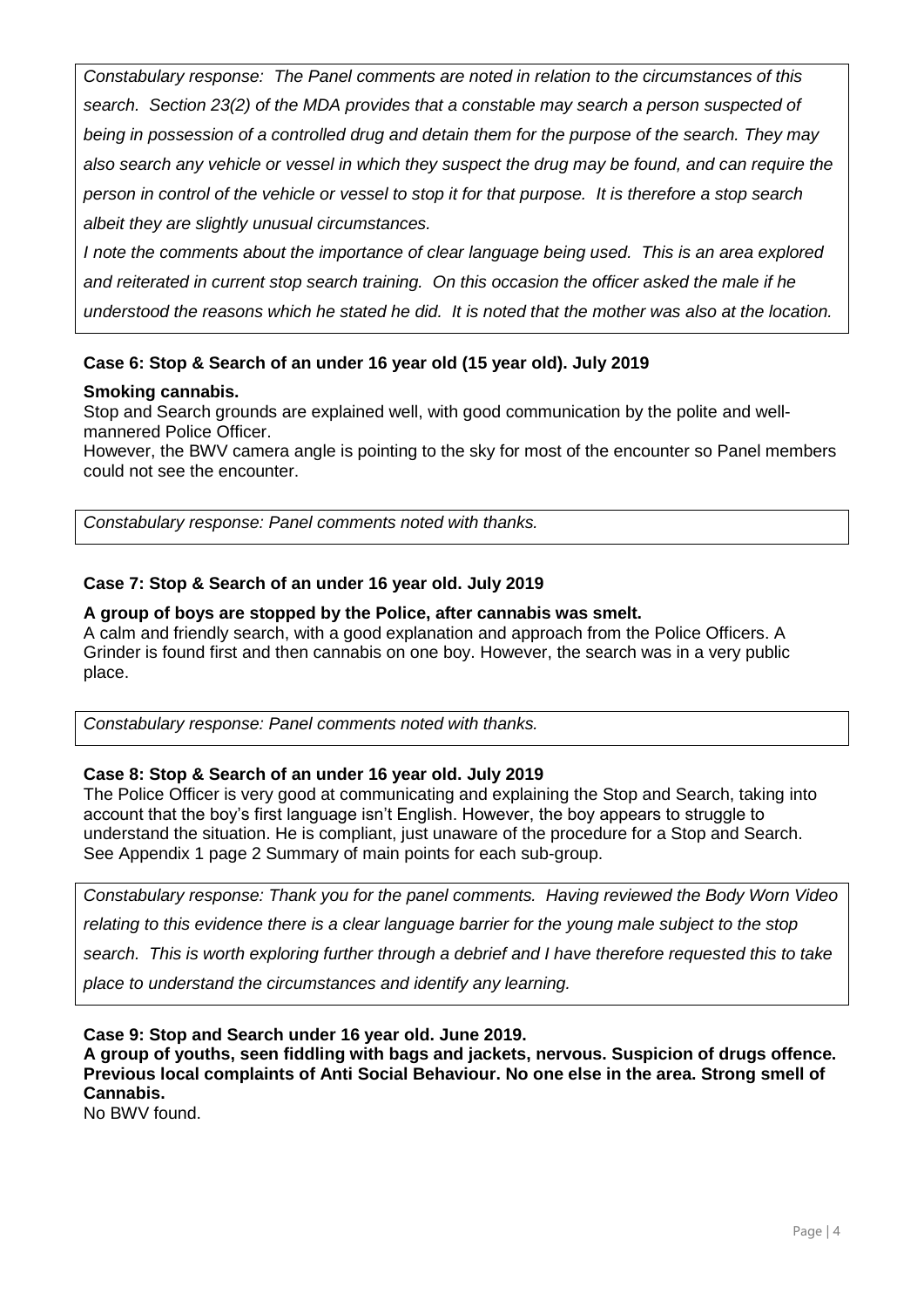*Constabulary response: I have noted the panel comments. This has formed part of ongoing themes and has been fed back to the relevant officer. It is clear that BWV should be present for all stop searches unless recorded with a clear rationale.*

## **1.2: Stop and Search – removal of more than Jacket, outer-garment & gloves (>JOG) – 5 cases:**

## **Case 10: Stop & Search >JOG (strip searches at Police Station). August 2019**

**Misuse of drugs Act Warrant at location. Initial phone call by a member of the public.**

There is very little information on the Police log (Niche database) regarding why there is a Warrant. It states cats and kittens.

Drugs are found in the suspect's bag, leading on to the strip search. BWV footage is not viewed by the Panel members because this is related to a Search Warrant.

**Question:** Again, is this really a Stop and Search? It is a Search only as a result of a Warrant issued. A slight concern about how this case is logged and where else it is logged.

*Constabulary response: Thank you for the panel comments. This was a Section 23 misuse of drugs* 

*act warrant, rather than a stop search as suggested by the panel. This will be fed back to the officer* 

*and ensure this is recorded accurately.*

## **Case 11: Stop & Search >JOG. July 2019**

#### **3 males met, having come from different directions, in a secluded location. Suspected of drug dealing. Description of scars.**

The Police Officer is very calm and explains everything. Handcuffs used during the search. Then removed. No drugs found. The Officer checks for the scars to identify the suspect before making an arrest and re-handcuffing the suspect for breach of a previous Warrant.

However, the BWV sound volume is very low. The camera angle is not good. This may be on purpose because the Stop and Search is carried out by a plain clothes Officer.

**Question:** Why are handcuffs used in a public area during the search when the suspect is compliant and the grounds for the search is just drugs possession?

*Constabulary response: Thank you for the panel comments. The male is handcuffed following information that he was seen to exchange items that the officer suspected to be drugs. The automatic handcuffing of members of the public without an assessment is not permitted. The officer must assess whether it is lawful, necessary and proportionate to apply and cuffs, rather than just convenient, easier or 'normal practice'. Sometimes subjects will put themselves at risk by "swallowing" or otherwise disposing of items and it will be for the officer to justify the use of handcuff on individual occasion.*

## **Case 12: Stop & Search >JOG. July 2019**

**Misuse of drugs Act (section 23). Officer approached the male in the street which has lots of intelligence about drug supply. On stating that the plain clothes Officer was a Police officer the male runs off. The male is detained and identified as having previous convictions for drugs offences. Smell of cannabis present and subject trying to make phone calls whilst detained.**

The Officer advises that he is part of the special Team targeting drugs (Operation Remedy). A negative search.

*Constabulary response: Panel comments noted with thanks.*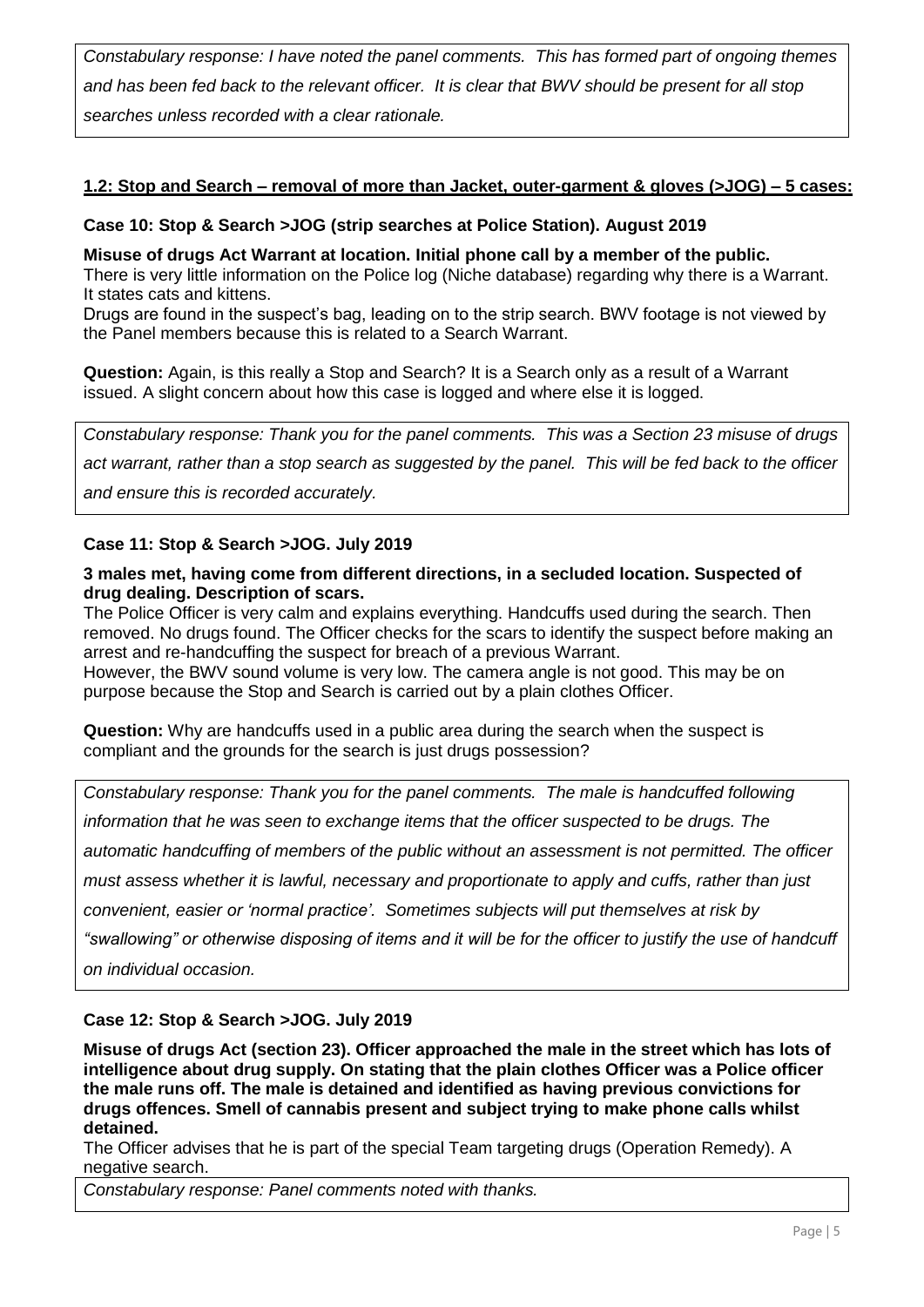## **Case 13: Stop & Search >JOG. August 2019**

**Vehicle identified by a member of the public as being associated with of a group of 4 males seen with a knife in the street. The subject is the only occupant in the car at the time**. A justified search. Police Officers are firm, polite and controlled. GOWISELY explanation made. The suspect is not aggressive. A Stanley knife is found and cannabis grinder and other items. However, two Panel members questioned whether the female Officer is perhaps a little confrontational and quite aggressive. The male was cooperative so there is no need and could have antagonised an otherwise cooperative person.

*Constabulary response: Panel comments noted with thanks.*

## **Case 14: Stop & Search >JOG. August 2019**

**Intelligence on a male involved in the supply of class A drugs and in an address linked to the sale of Class A drugs. The male is hiding within the address trying to evade Police Officers.**  The Police Officer is calm and considered by a Panel member to be brave. The GOWISELY items are explained. Arrest made for breach of a Community Protection Notice (not permitted to be in the Town).

**Question:** 3 person searches are carried out. Is only one recorded in the Case Selection data?

**Question:** Is this a Search Warrant? It is not an on-street Stop and Search. Can a dropdown box be added to the Data Recording process so that different Search categories can be sub-divided (such as Search Warrants and Searches in Custody, separate from Stop and Search encounters)?

*Constabulary response: Panel comments are noted with thanks. There were 3 x stop searches completed, however, as pointed out by the panel these were not all recorded – this has been fed back to the officer via their supervisor and has been resolved. Regarding the question about the search, this was not a search warrant. This Stop Search power may be exercised anywhere, including in any premises, provided the officer is lawfully on those premises or is there with the consent of the owner or occupier. This is therefore categorised correctly.*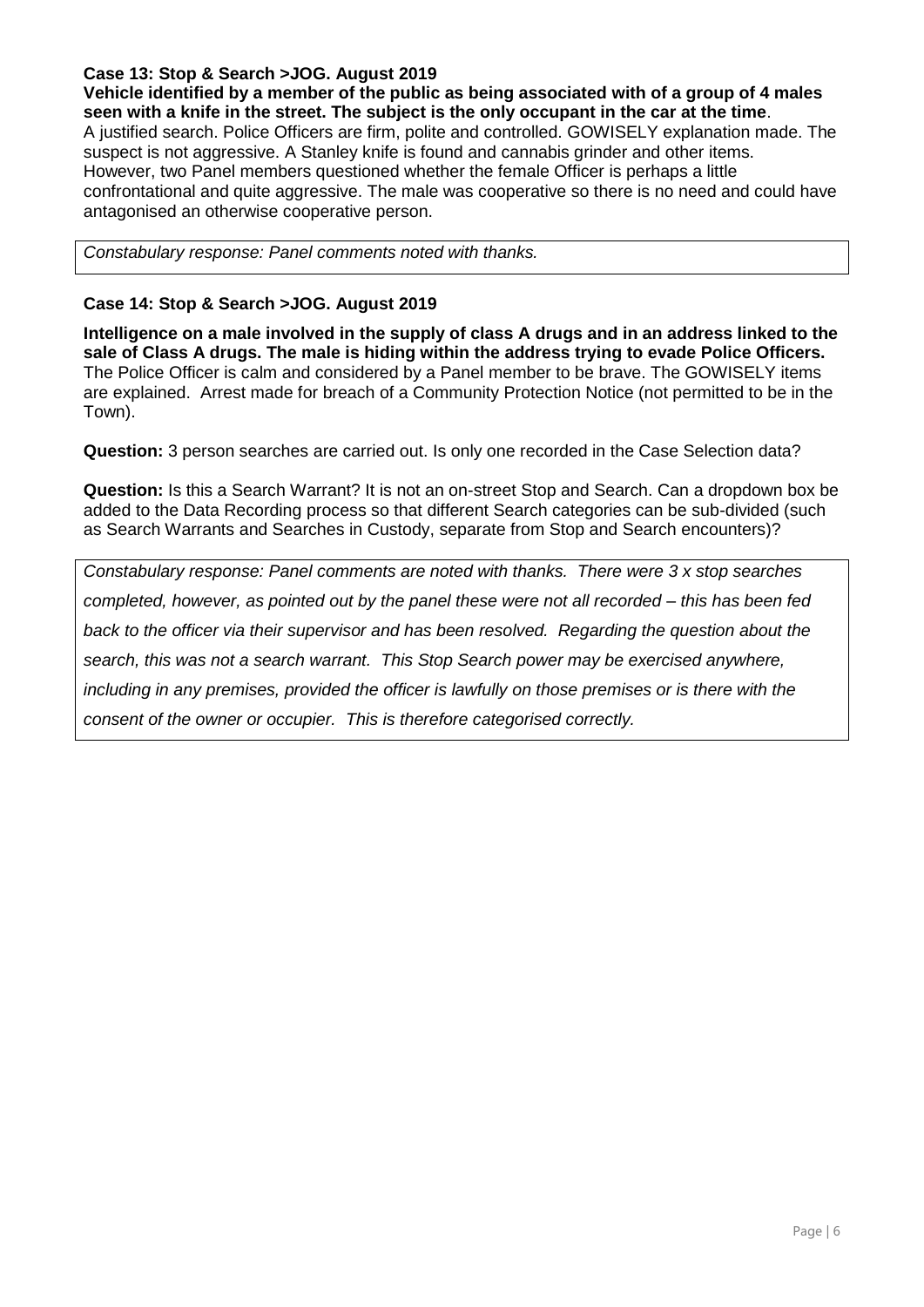#### **Case 15: Stop & Search BAME. August 2019 at 9.27 p.m. Misuse of drugs Act (section 23).**

## **Female seen in conversation and exchange with a known drug dealer and smelt strongly of cannabis.**

Appropriate Stop and Search and all aspects (GOWISELY) stated in a calm manner by the Police Officer. Good police communication throughout. Compliments: Good policing.

*Constabulary response: Positive comments from the panel noted with thanks.*

#### **Case 16: Stop & Search BAME. June 2019 in Somerset. Misuse of drugs Act (section 23).**

**Intelligence on vehicle linked to drug supply. Upon approaching the vehicle, the rear passenger flees from police. Therefore vehicle and driver is detained for a search for controlled substances.** 

GOWISELY items given early on to the female by the Police Officer who has a professional demeanour. A Stop and Search receipt is offered. Mostly it is the giving of friendly advice to the vulnerable female driver (who appears to have mental ill health). Advised very clearly not to let people use the car who she doesn't know.

However, perhaps a little condescending with the Police Officer's lecture to the female. Also the search is not very thorough.

*Constabulary response: Panel comments and feedback are noted. Having reviewed the footage, the extent of the search is proportionate to the items sought. Having explored further in relation to the officer's conversation with the female, the officer has met the female on previous occasions also where she has agreed to carry unknown passengers in her vehicle. The officer has reiterated to the female why it is so important for her own safety.*

#### **Case 17: Stop & Search BAME. June 2019 at 3 a.m. Weston super Mare PACE (section 1). Articles for use in theft; going equipped; Stolen goods.**

**3 males on bicycles with no lights, cycling down the middle of the road at 3 a.m. Evasive action when seeing the police vehicle. One of the males makes off in the opposite direction and throws the contents of his pockets over a wall. This is an area of high crime.**  The 3 males stopped are in possession of bolt cutters. Calmly handled by the Police Officer. A very thorough search. The Officer explains in a relaxed way all through the engagement, in a very informal chat method, engaging appropriately, including offering a Stop and Search receipt. However, one Police Officer seems to be unfamiliar with GOWISELY items, asking her colleague to go through the reasons.

*Constabulary response: Panel comments noted with thanks.*

## **Case 18: Stop & Search BAME. July 2019**

**Police and Criminal Evidence Act (PACE) section1.** 

**2 males were seen attempting to break into an ATM cash point machine, causing damage to it. 1 described as taller with a dark coloured top and the 2nd a shorter male with a green hoody. 2 males stopped nearby walking away from the location, some aspects matching the description of that provided by the witness.**

A good explanation by the polite Police Officer of what is going to happen and the Officer also double-checks the description.

One of the three Panel member believes that the Officer's behaviour should be further investigated, that the description of the suspect should be better and that the males were stopped because they were the only people on the road.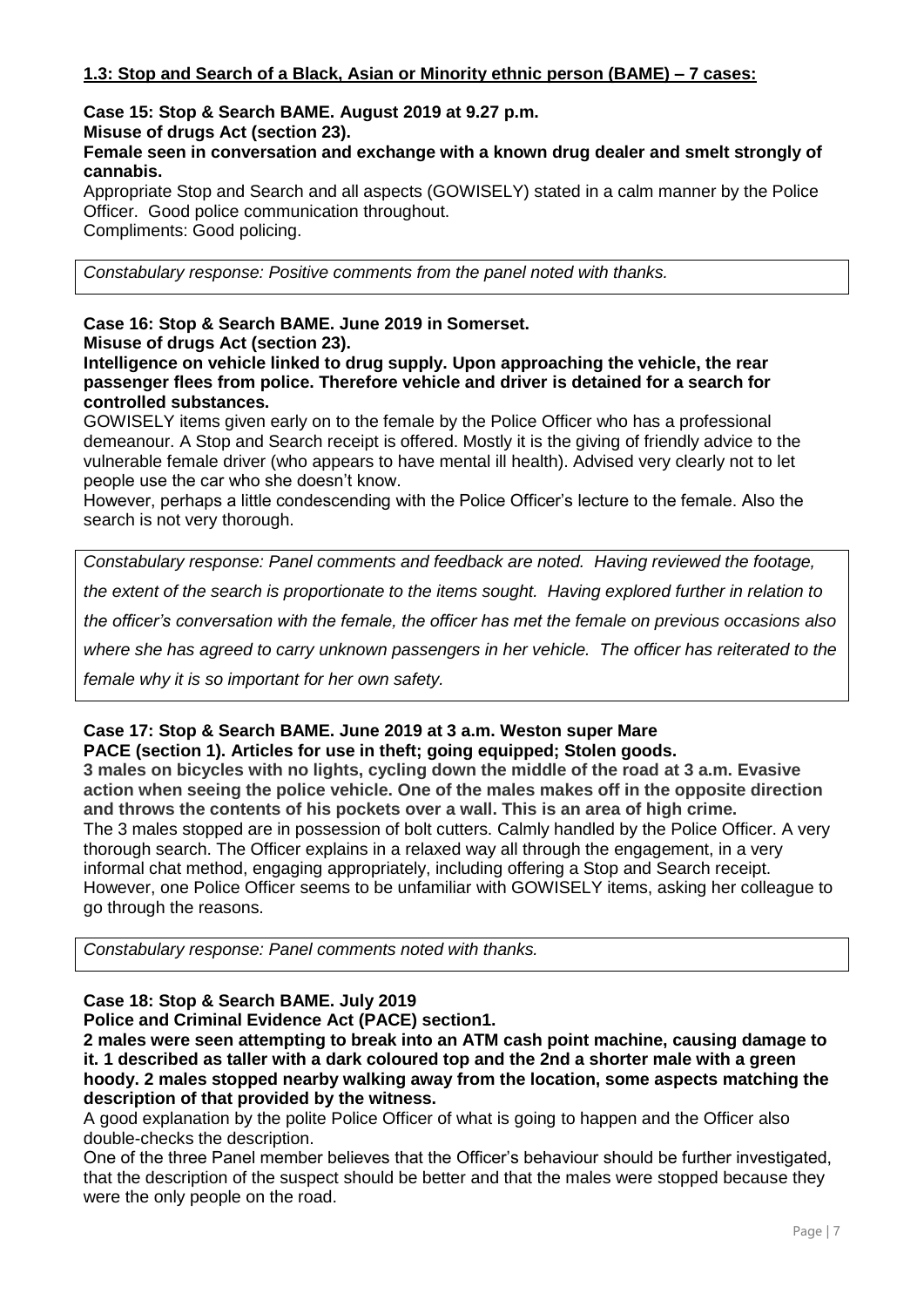*Constabulary response: Panel comments and feedback noted with thanks. I have investigated the circumstances further as per the panel comments – the description provided of the witness was fairly scant albeit it was reported to be 2 x males wearing dark hooded tops. Although the description was limited, these 2 x males were stopped close to the location wearing dark hooded tops at 0245hrs in the morning. Although I note the panel comments about these males being the only people on the road, this is relevant to the grounds.*

## **Case 19: Stop & Search BAME. August 2019 at 2.41 a.m.**

**Misuse of drugs Act (section 23).**

**A vehicle with 3 inside is seen driving slowly through an area known for drug dealing, parking on one road, moving off then parking up on a side road. The driver admits the passengers are 'high' and states that the girls (given a lift) may have made off because of the Police presence. The driver has a large amount of cash in a wallet.**

The Police Officer is calm, with a respectful and courteous manner throughout. Good use of GOWISELY items, explaining the grounds for the search. The Officer is clear and concise. Compliments from a Panel member to the Police Officer. This is a good example of policing.

*Constabulary response: Panel comments noted with thanks.*

## **Case 20: Stop & Search BAME. 1 July 2019**

No BWV footage found.

**Question:** Data selection file states 'Yes' to BWV. Is it not marked as evidential and therefore deleted after 1 month?

*Constabulary response: Panel comments are noted. This should have been marked as evidential* 

*and this has been fed back.*

## **Case 21: Stop & Search BAME. July 2019**

## **Member of the public witnesses and reports a drug deal in the Park. Description given of male. A person matches the description runs away so is Stopped and Searched.**

The Police Officer does try to give the reasons and grounds for the Stop and Search, but not before the youth was wound up first. Containment is good, getting the two youths to sit down. The youths are cooperating and answering the questions.

However, the Officer's attitude is not great. It appears very aggravating and his tone is argumentative and initially not very polite, although it improves over the course of the conversation.

**Concern:** Panel members feel that this Police Officer needs to be calmer and 'take a step back' with his attitude when he first stops someone. He needs to re-evaluate his skills in asking questions.

*Constabulary response: Panel comments and feedback noted with thanks. It appears that the footage starts part way through the initial interaction and the young male is agitated. I do agree that officers should approach any initial interaction in a calm manner, however, upon reviewing the information this is a subsequent interaction to earlier occasions that day where the male has run from Police Officers. There needs to be an ability for officers to speak to members of the public robustly in these circumstances to advise he has been detained and give direction. The officer does de-escalate when the situation calms down.*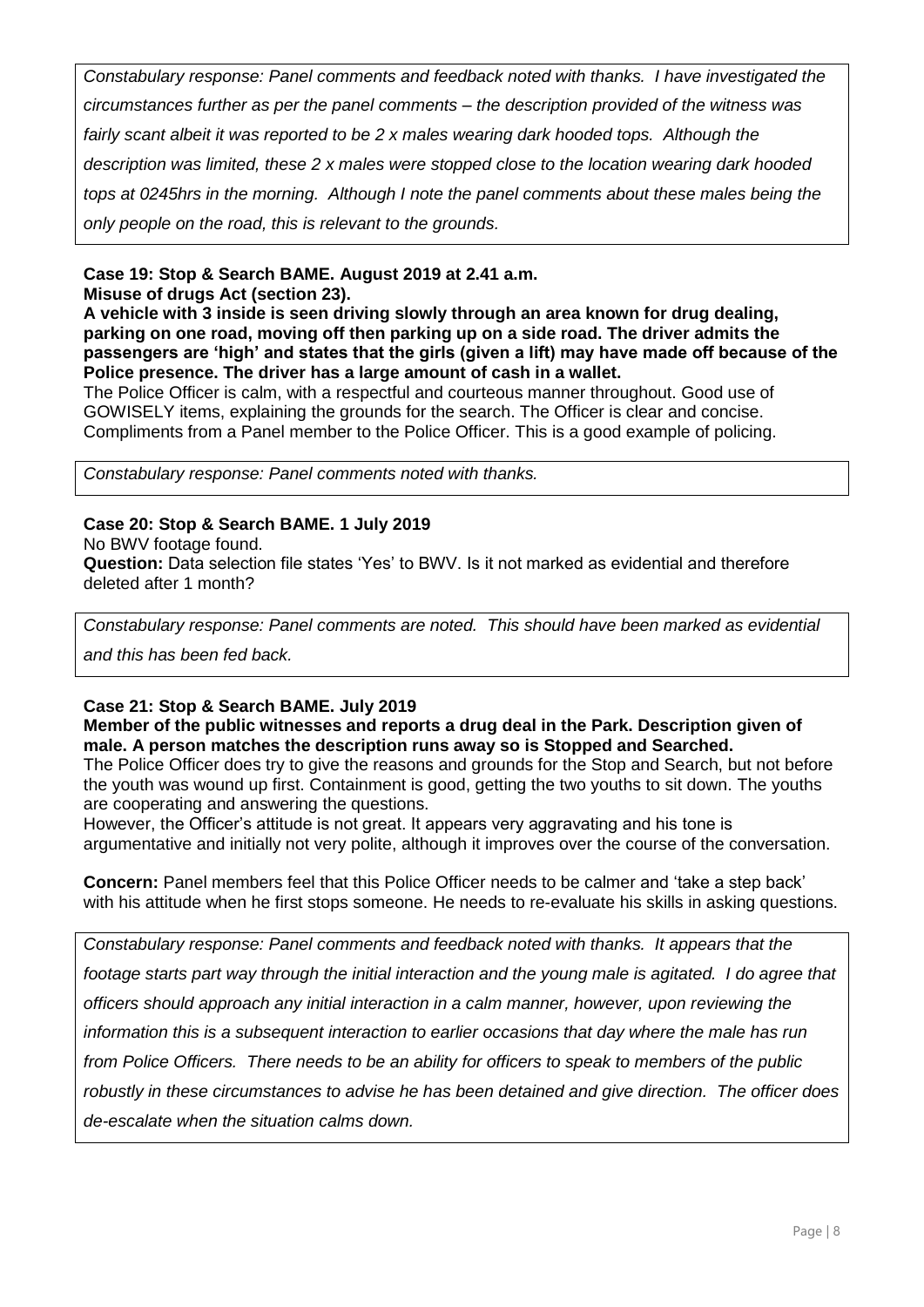## **2. Spit and Bite Guard use (7 cases reviewed)**

## **Case 22: Spit & Bite Guard use. June 2019.**

## **A 999 call about an assault. The male caller is at the same address and the lodger is smashing things up and being very aggressive.**

One Panel member records that this situation is well-handled, with care and the Police Officer has an excellent tone of voice. There is a caring application of the Spit and Bite Guard (but with initial problems in applying it) and a professional attitude at all times.

The suspect is very passive after the Spit Guard is applied. Also quite passive after the initial smashing up of the room. The male is taken to a Custody Unit and then to Hospital/A & E. However, the male is increasingly incoherent. The way that he was spoken to by Police Officers is considered by two Panel members to be patronising/childish, rather than clear, with the use of words "Don't act like a child" not helpful.

The BWV footage starts late, when the Spit Guard is being put on.

## Panel member feedback form 5 questions:

If force was used, was it appropriate? Yes (2 members); No (1 member).

Did the Police make correct decisions throughout this episode? Yes (2 members); No (1 member). Was the Police behaviour free from any stereotyping or assumptions? Yes (2 members); No (1). Was the incident free from demonstrable discriminatory behaviour? Yes (all 3 members). **Does the behaviour need further investigation?** No (2 members); Yes (1 member).

*Constabulary response: Panel comments and feedback are noted. I note the differing views of the members with recognition of the professional, caring communication, along with application of the spit guard. However, I also note the concern raised by a panel member about the officer comment "don't act like a child" to the male. Whilst we do expect professionalism from officers, this officer has just been the victim of an assault in that he has been spat at by the male. The officer describes "This is the second time in recent months that I have been spat at during the course of my duties as a police officer. I find such attacks disgusting" "are extremely difficult to defend against, particularly when they come without warning as in this case.".*

*The impact of this attack is clear as the officer describes and in the circumstances, I believe his response is restrained and human.*

## **Case 23: Spit & Bite Guard use. July 2019.**

#### **Family dispute by girlfriend who phones the Police but decides not to press charges.**  Good restrained Police Officers

However, not very empathetic towards the girlfriend.

Not enough seen no the BWV to comment any further. The Officer wanders around a lot.

*Constabulary response: Panel comments noted with thanks.*

## **Case 24: Spit & Bite Guard use. August 2019. Bristol**

A male is verbally aggressive. He had already spat at the Paramedic and was aggressive. Police Officers remain calm despite the abusive nature of the suspect, who is arrested for assault on the emergency services worker. An entirely appropriate use of the Spit Guard which is applied at the time of the arrest.

*Constabulary response: Panel comments noted with thanks.*

## **Case 25: Spit & Bite Guard use. June 2019. Bristol**

Mentally ill and violent female suspect, who is agitated, very aggressive in the rear of the vehicle, due to be taken to a Secure Mental Health Unit. The female spits and the Spit Guard is put on and full restraints are applied carefully but firmly. The individual is very aggressive to the Private Ambulance Staff and won't cooperate. The Police Officer restrains the individual who scratches and the Officer is punched in the face. The individual remains violent throughout the time. The Officer explains everything that is going on and dialogue is maintained with the female who is kept on her side (not facedown). The female Officers are noted to have eased the situation a bit. A Panel member states 10 out of 10!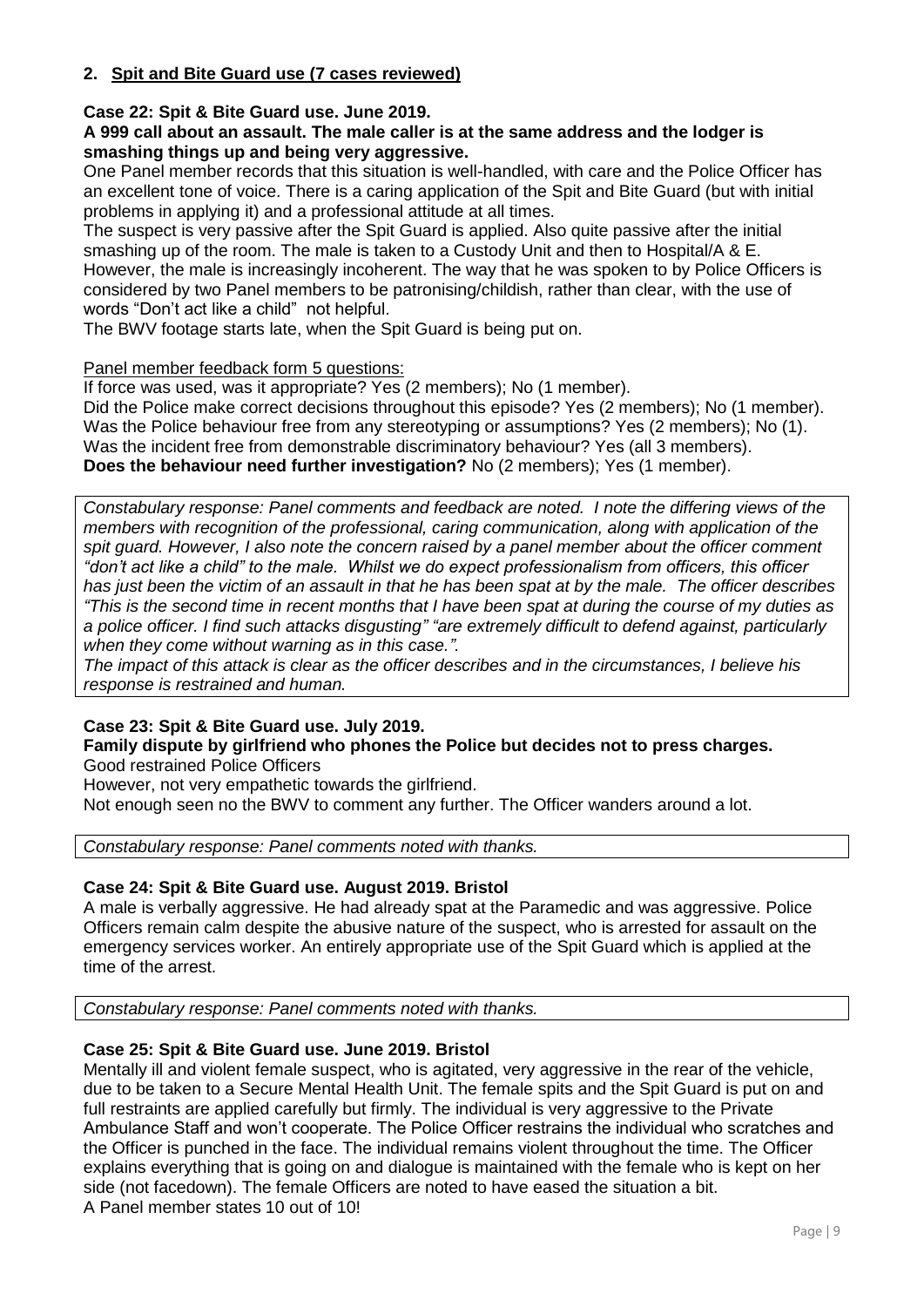This is a very good example of managing a very volatile situation, ensuring the safety of the individual. See Appendix 1 page 2 above: Summary of points from each sub-group. One Panel member makes a declaration of interest and withdraws from the feedback because a person on camera is known.

*Constabulary response: Thank you for the panel comments and feedback. The positive feedback has been given to the female officers.*

## **Case 26: Spit & Bite Guard use. June 2019.**

999 call by the Caretaker about of public order offence at a Residential Home. An individual is aggressive and refuses when asked to leave the communal room. Record of drugs history and history of assaulting Police Officers.

The Police Officer solely attending has a clam demeanour and soft voice, appearing to be managing well. However, the situation escalates and there is aggressive shouting by the individual. The Officer remains calm and speaks clearly for a period of time after the suspect is identified as have a hearing impairment. The Officer warns the individual about the PAVA spray and hand cuffs as well as a warning that the Spit Guard will be used. The reasons for the Spit Guard's use is give and the guard is put on properly.

However, the female Officer applied valued judgements, stating "Your behaviour is absolutely disgusting".

**Does the Officer's behaviour need further investigation?** Yes (1 member); No (2 members).

**Organisational points:** A Panel member asks how can a Police Officer effectively disassociate themselves when there is a personal attack? In this situation the Officers had all the power and control over the subject (who had been verbally abusive). What is to be gained by telling someone that their behaviour is disgusting? See Appendix page 1: Summary point from each sub-group.

*Constabulary response: Thank you for the panel comments and feedback. I note the panel views in relation to the officer comments "Your behaviour is absolutely disgusting". Whilst the officer was not physically assaulted, she had been subjected to a particularly unpleasant barrage of personal abuse from the male who has also been shouting at members of the public, including threatening to kill them with a knife. Officers were right to challenge this, however, I accept that the particular comment did not serve to de-escalate this situation. The panel comments will be fed back through the Supervisor to explore with the officer for learning.*

## **Case 27: Spit & Bite Guard use. July 2019. 3.56 a.m. and 4.14 a.m. Bristol An affray. Fighting in the street. Police Officers attend.**

2 BWVs are available but neither shows the build-up to the Spit Guard be used. The first BWV shows the suspect compliant. Police Officers arrest the male and he is searched in the Police vehicle.

The second BWV footage is then too late into the incident and shows the Spit Guard being put on but not the situation before. The male is retaliating. There is no BWV in the 5 minute gap, which would show how the situation escalated.

*Constabulary response: Panel comments noted with thanks.*

## **Case 28: Spit & Bite Guard use. June 2019. 3 a.m. Domestic incident at Flat.**

The Officers handle this very well and are humane throughout, including during the difficult circumstances when the male suspect attempts to jump out of the bedroom window. Four Officers manage to restrain the male who is fighting and kicking. All use of police powers and the force used is considered justified, including leg restraints, handcuffs, PAVA spray, Taser aimed and the use of the Spit and Bite Guard which is adjusted due to the suspect panicking.

Compliments to Police (firearms) **Officer 2757 Marshall** for trying to keep the suspect calm and assisting him. See Appendix page 2 Summary point from each sub-group.

*Constabulary response: Thank you for the panel comments and feedback. The positive feedback has been given to the officers.*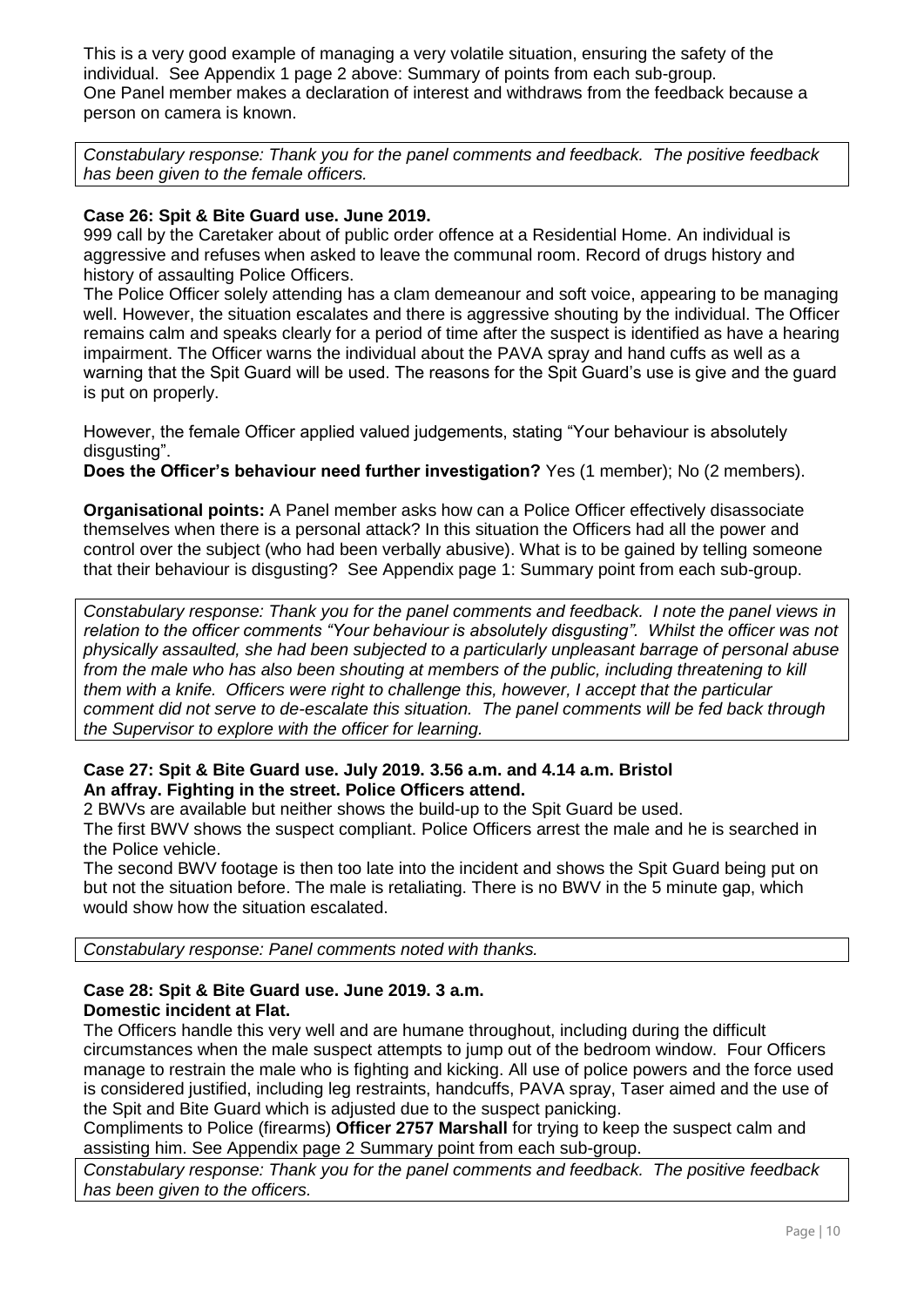## **3. Taser deployment (9 cases reviewed)**

#### **Case 29: Taser (drawn). July 2019.**

Suspicion of supplying crack drugs. Young male stopped by Police. Nice and calm situation. The male is arrested and then de-arrested. It is the wrong man – although the Police Officers are very polite during the search.

Better intelligence is needed.

The BWV footage does not capture any Taser being drawn.

#### Panel member feedback form 5 questions:

If force was used, was it appropriate? Yes  $(1)$ : ? (1 member): N/A (1).

**Did the Police make correct decisions throughout this episode?** Yes (1 member); **No** (2 members). Was the Police behaviour free from any stereotyping or assumptions? Yes (1); ? (1); No (1 member). Was the incident free from demonstrable discriminatory behaviour? Yes (all 3 members). Does the behaviour need further investigation? No (1 member); No (1 member).

*Constabulary response: The panel comments are noted in relation to this matter. Having reviewed the footage, the officer actions show learning from panel feedback from previous incidents. On this occasion, the male stated he was not the wanted male. The officers communicated calmly listening to the male, and undertook immediate actions to check this information, including at the address. He was confirmed to be a brother of the male and was de-arrested, resolving the situation in a calm manner. From a Police perspective, this was really positive.*

## **Case 30: Taser (red dot). August 2019.**

#### **Aggressive behaviour towards Police. Physical restraint and Taser red dot used on BME male.**

This incident escalates very quickly in a public place with a hostile crowd. The male suspect is aggressive and the Police Officer uses the Taser red dot but does not fire. The male complains about a problem with his hand. The use of force appears appropriate. The Officers' crowd control is good, using the Taser drawn to warn others off and calm the hostile onlookers. The situation could have escalated even more but fortunately it didn't.

**Question:** Who are the plain clothes people applying handcuffs and holding down the male?

*Constabulary response: Panel comments noted with thanks. There are plain clothes officers dealing with this male in support of uniformed colleagues.*

#### **Case 31: Taser (2 drawn). June 2019.**

#### **An individual wanted on recall to prison is seen on the street and is chased.**

Initially quite intense. Two Tasers are drawn. The incident is considered to be handled appropriately due to the history (violence and escaping) and intelligence. The incident is de-escalated well after the initial contact and the subject stops and is amicable once detained. The Officers allowed the male to have his cigarettes.

Thank you to the female Officer who is very good at de-escalation, being the voice and dealing with the incident.

*Constabulary response: Thank you for the panel comments and feedback. The positive feedback* 

*has been given to the officer.*

## **Case 32: Taser (fired). August 2019.**

## **A female telephones the Police to say that her partner has turned up and is being**

**aggressive.**The suspect is agitated. There is very little time or effort used to diffuse the situation before it escalates. The male immediately rushes to fight with Officers. A warning is given and the male is Tasered right away. The male does not remain still as advised. The Officers remain calm, as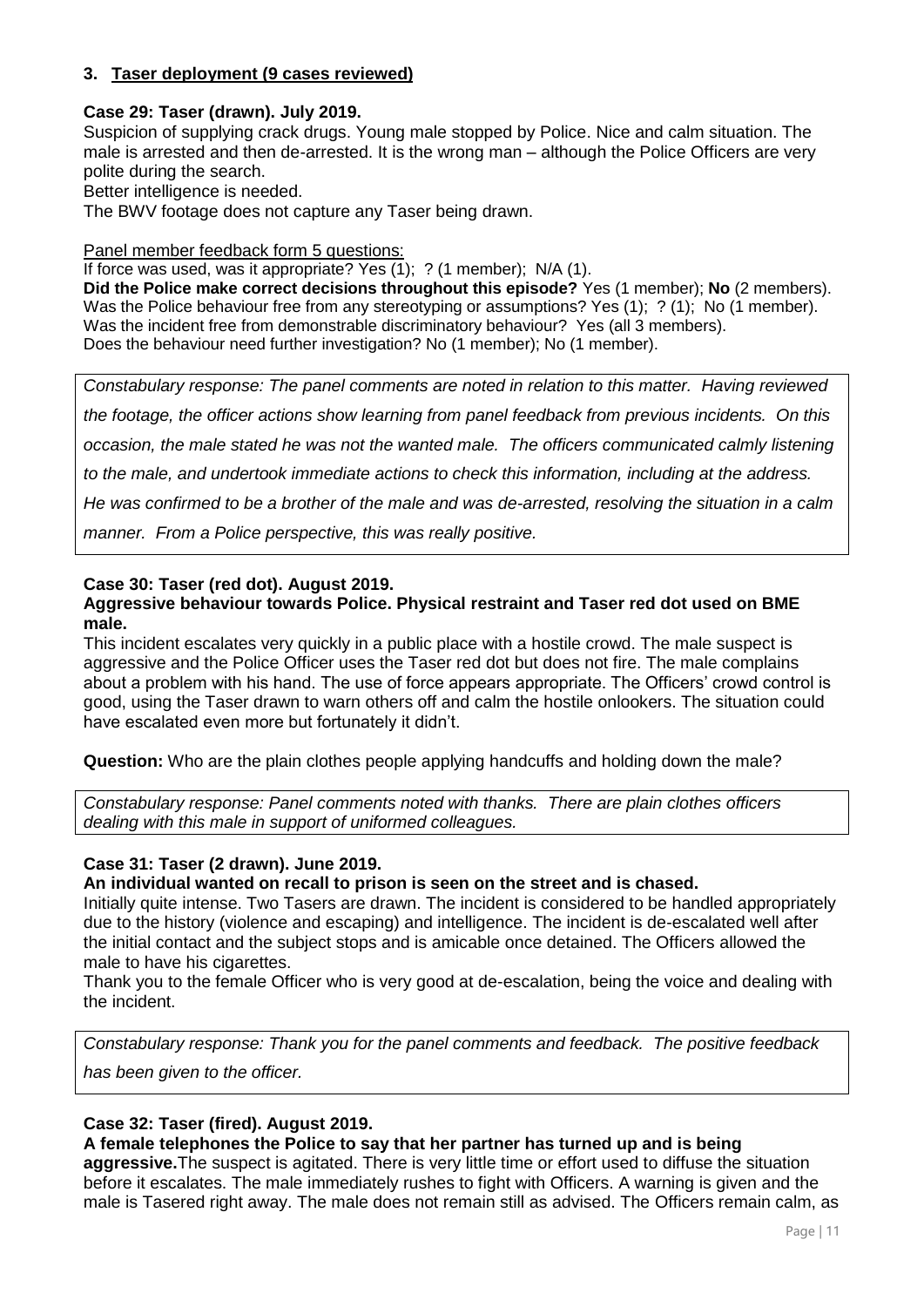does the suspect. The Officers are professional throughout and a Panel member considers that the use of Taser is justified in the circumstances.

However, another Panel member asks could more have been done to diffuse the situation, or calm the suspect down before the Taser deployment and firing? Due to the calmness of the Officers, this Panel member is surprised why the Taser is fired as soon as it is. The suspect is Tasered in the back. Could the Officer have tried to talk more before the Taser is fired? The Panel members have seen many incidences where Officers have taken a good deal of time and patience before firing the Taser. Otherwise, good interaction. The male is on the floor for quite a while but it is explained why.

*Constabulary response: Thank you for the panel comments and feedback. Having reviewed this case, there are a number of BWV clips available. Prior to the footage described by the panel, officers have engaged with the male at the address for around 10 minutes, managing to de-escalate the situation effectively before the male becomes agitated again and leaves the address. In the footage described by the panel, he then approaches the officers aggressively and Taser is fired. I will take on board feedback for panel facilitators regarding full footage being shown to provide the full picture.* 

## **Case 33: Taser (red dot and arching). June 2019. 999 call. Male trying to get into a house/beating a female and criminal damage to cars. Additional intelligence of the suspect being violent.**

The Taser is immediately drawn and the red dot used. The subject is persistently very violent and agitated. It is alcohol related. This aggression is handled well by the Police Officers, who deescalate the situation. The male is warned that he will be Tasered if he continues resisting. He continues resisting. All is properly handled in a professional manner. The Taser drive stun arching to the suspect's neck is appropriate. The Rights are read at arrest.

*Constabulary response: Thank you for the panel comments and feedback.* 

## **Case 34: Taser (red dot). June 2019.**

#### **Vehicle fail to stop. It crashes into a barrier. The passenger is unable to get out. The suspect is followed to his flat and is encountered on the staircase.**

The suspect is quite violent, constantly making reference to shooting. Plenty of time is given to the suspect to calm dawn. The Taser is not fired on the staircase. The area is inappropriate. PAVA spray is used instead.

Taser is not mentioned but is drawn early on. The situation escalates when more Police Officers arrive. Tasers are drawn and red dotted but not fired. The situation appears to get worse. There is over talking by Officers to the suspect. The Taser deployment doesn't calm the situation.

**Question:** What is the reason for the authorisation of Taser?

*Constabulary response: Thank you for the panel comments and feedback. In relation to the* 

*authorisation of the Taser, this was due to warnings in relation to violence and recent information* 

*about access to weapons.*

## **Case 35: Taser (red dot). July 2019.**

## **A domestic dispute. A man locked his partner in a bedroom.**

Police had to break down the door to enter. There is good use of negotiation by the Police Officers who are very patient in their intervention, taking time to assess the situation. Only the red dot of the Taser is used.

There are no negative points.

*Constabulary response: Thank you for the panel comments and positive feedback.*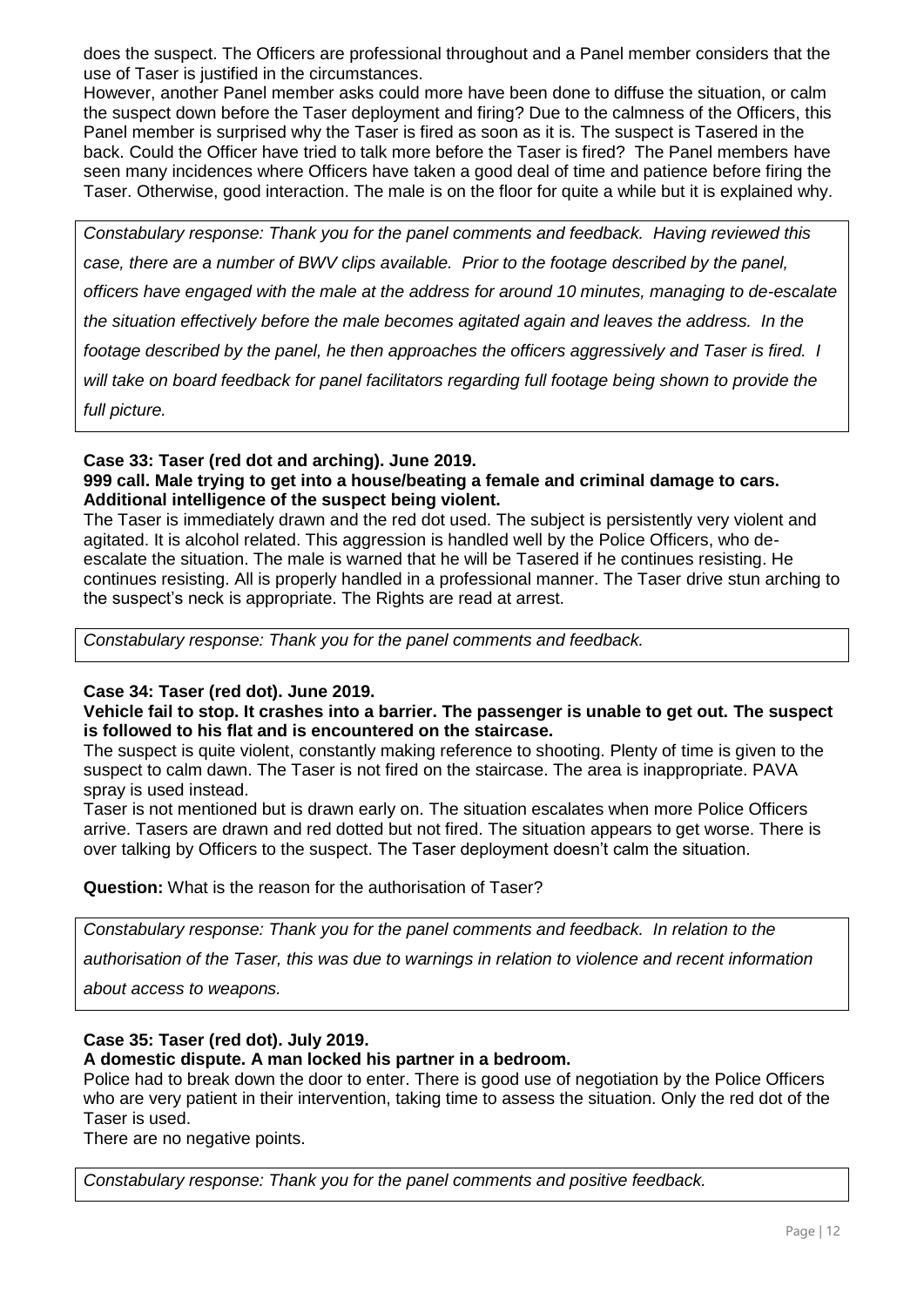## **Case 36: Taser. July 2019. Bristol. 10pm.**

**Male states that he wants to end his life. Detention under s136 of the Mental Health Act.** 

There is a long conversation with the male, to give him time and to try to discourage him from jumping of the bridge.

The night time BWV footage is not clear.

As this is a section 136 detention the Panel members assume that the male was discharged with a care package and someone else was at home.

*Constabulary response: Thank you for the panel comments and feedback.* 

## **Case 37: Taser. July 2019. Bristol**

## **Attempted murder. Arrest of suspect.**

Appropriate behaviour of Officers. The night time BWV footage is not the best.

*Constabulary response: Thank you for the panel comments and feedback.*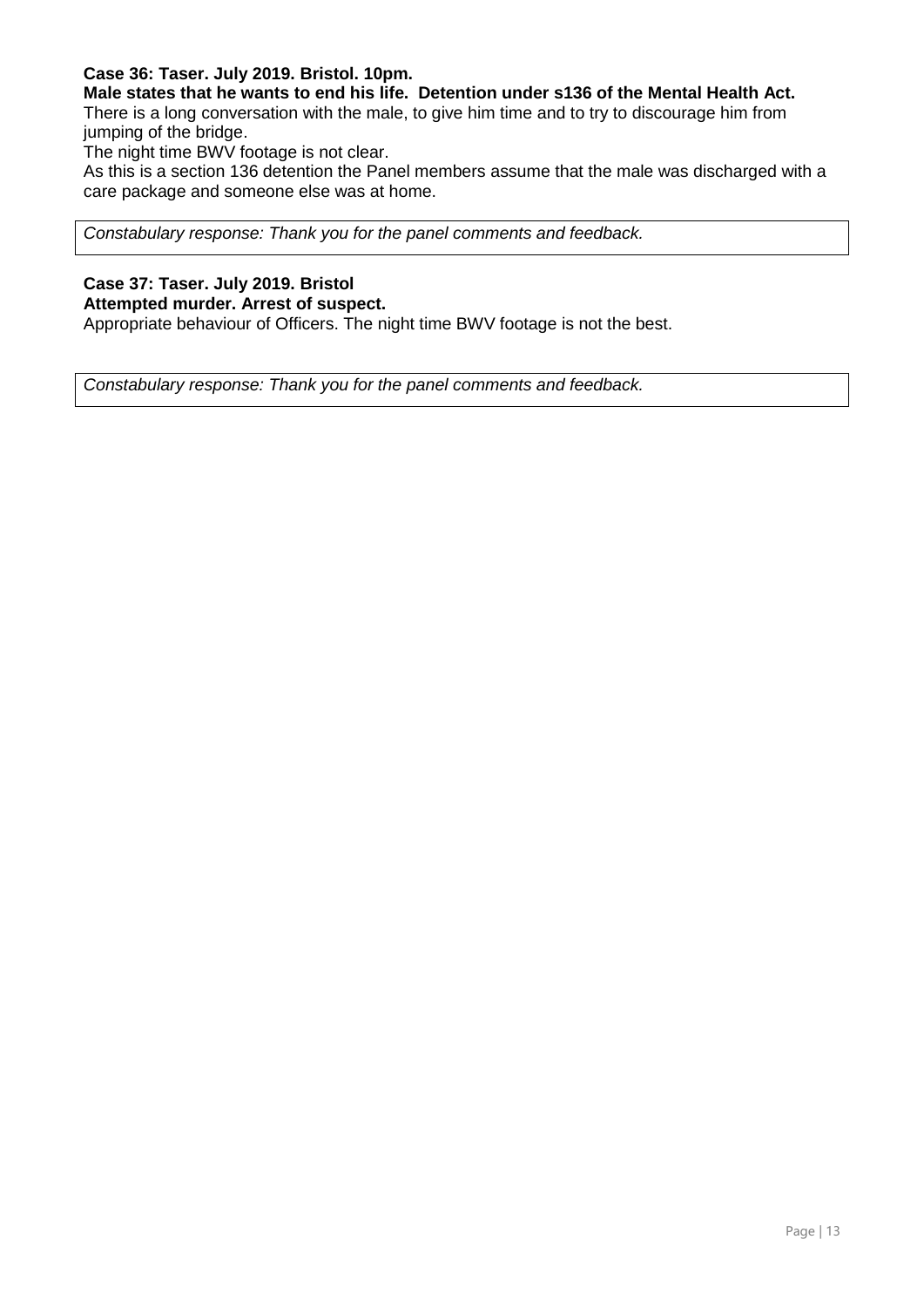# SCRUTINY OF POLICE POWERS PANEL

21 August 2019

## **Appendix 2**

## **Stop and Search monthly data and BWV camera switched on figures (as at 30/7/2019 partial month)**

| <b>Stop and Search Month/Year</b> | <b>Stop &amp; Search count</b> | <b>BWC recorded %</b> |
|-----------------------------------|--------------------------------|-----------------------|
| Oct 2017                          | 464                            | 58.8%                 |
| Nov 2017                          | 482                            | 63.3%                 |
| Dec 2017                          | 518                            | 61.0%                 |
| <b>Jan 2018</b>                   | 527                            | 67.4%                 |
| Feb 2018                          | 498                            | 74.9%                 |
| Mar 2018                          | 390                            | 78.5%                 |
| Apr 2018                          | 477                            | 77.4%                 |
| May 2018                          | 522                            | 81.4%                 |
| <b>Jun 2018</b>                   | 490                            | 79.8%                 |
| <b>Jul 2018</b>                   | 450                            | 78.0%                 |
| Aug 2018                          | 506                            | 82.6%                 |
| Sep 2018                          | 377                            | 80.9%                 |
| Oct 2018                          | 479                            | 82.0%                 |
| Nov 2018                          | 419                            | 81.4%                 |
| Dec 2018                          | 508                            | 80.5%                 |
| Jan 2019                          | 498                            | 82.1%                 |
| Feb 2019                          | 517                            | 83.9%                 |
| Mar 2019                          | 571                            | 82.5%                 |
| Apr 2019                          | 618                            | 88.0%                 |
| May 2019                          | 706                            | 82.4%                 |
| <b>Jun 2019</b>                   | 662                            | 86.0%                 |
| <b>Jul 2019</b>                   | 586                            | 82.4%                 |

## **Data below as at 1 October 2019:**

In January 2019: 498 people were stopped and searched. 17.7% had no BWV and the reasons were: 18 No Camera (25.7%); 43 Officer discretion (61.4%), 6 Camera out of power (8.6%), 3 Camera faulty (4.3%).

In February 2019: 517 people were stopped and searched. 15.7% had no BWV and the reasons were: 26 No Camera (42.6%); 24 Officer discretion (39.3%), 7 Camera out of power (11.5%), 4 Camera faulty (6.6%).

In March 2019: 579 people were stopped and searched. 18.1% had no BWV and the reasons were: 21 No Camera (34.4%); 29 Officer discretion (47.5%), 6 Camera out of power (9.8%), 5 Camera faulty (8.2%).

In April 2019: 616 people were stopped and searched. 11% had no BWV and the reasons were: 17 No Camera (31.5%); 30 Officer discretion (55.6%), 4 Camera out of power (7.4%), 3 Camera faulty (5.6%).

In May 2019: 706 people were stopped and searched. 17.1% had no BWV and the reasons were: 42 No Camera 43.3%); 36 Officer discretion (37.1%), 7 Camera out of power (12.4%), 7 Camera faulty (7.2%).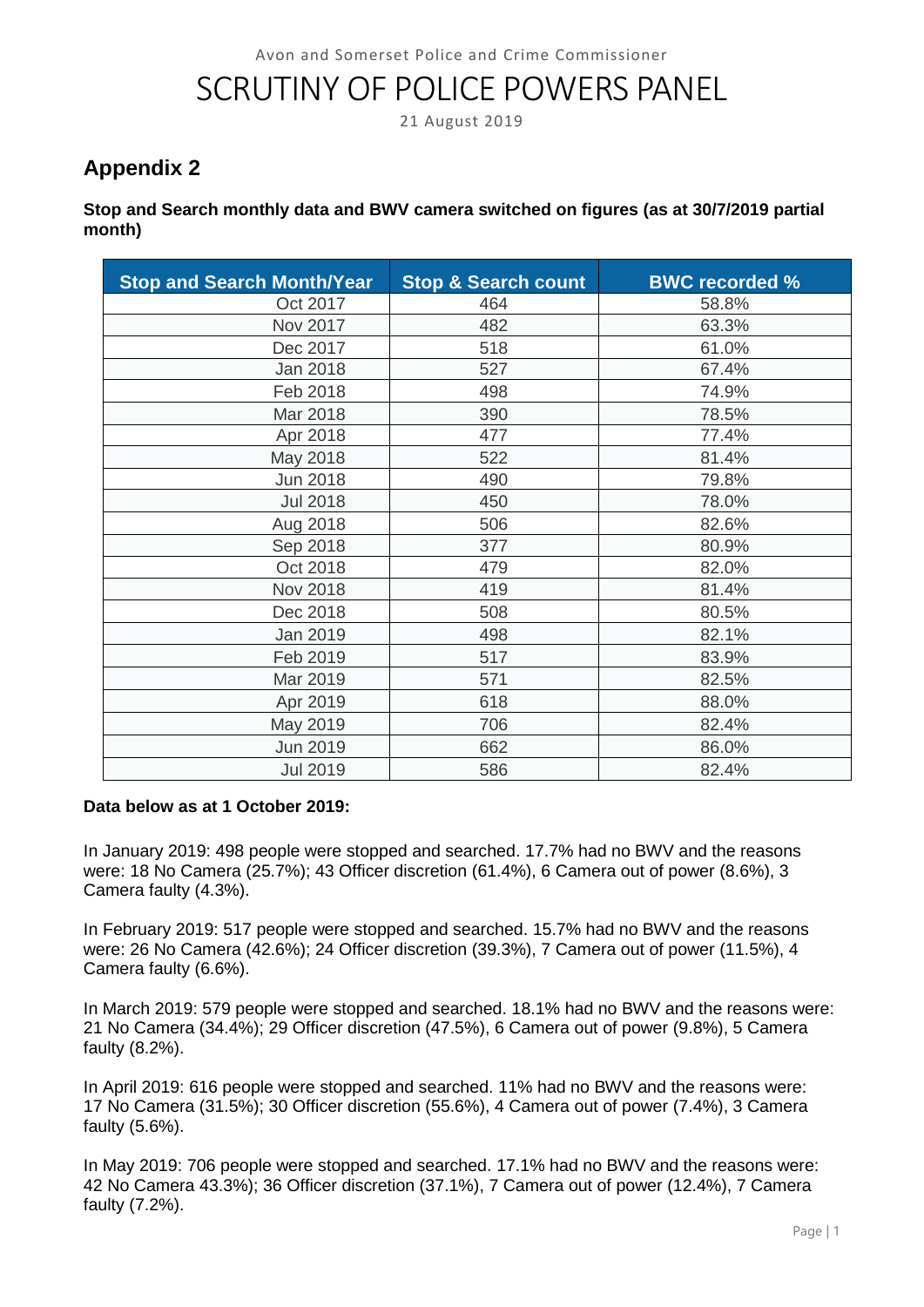In June 2019: 663 people were stopped and searched. 12.8% had no BWV and the reasons were: 26 No Camera (38.2%); 25 Officer discretion (36.8%), 13 Camera out of power (19.1%), 4 Camera faulty (5.9%).

In July 2019: 586 people were stopped and searched. 17.7% had no BWV and the reasons were: 26 No Camera (31.7%); 32 Officer discretion (39%), 6 Camera out of power (7.3%), 18 Camera faulty (22%).

In Aug 2019: 687 people were stopped and searched. 26.3% had no BWV and the reasons were: 36 No Camera (43.9%); 28 Officer discretion (34.1%), 11 Camera out of power (13.4%), 7 Camera faulty (8.5%).